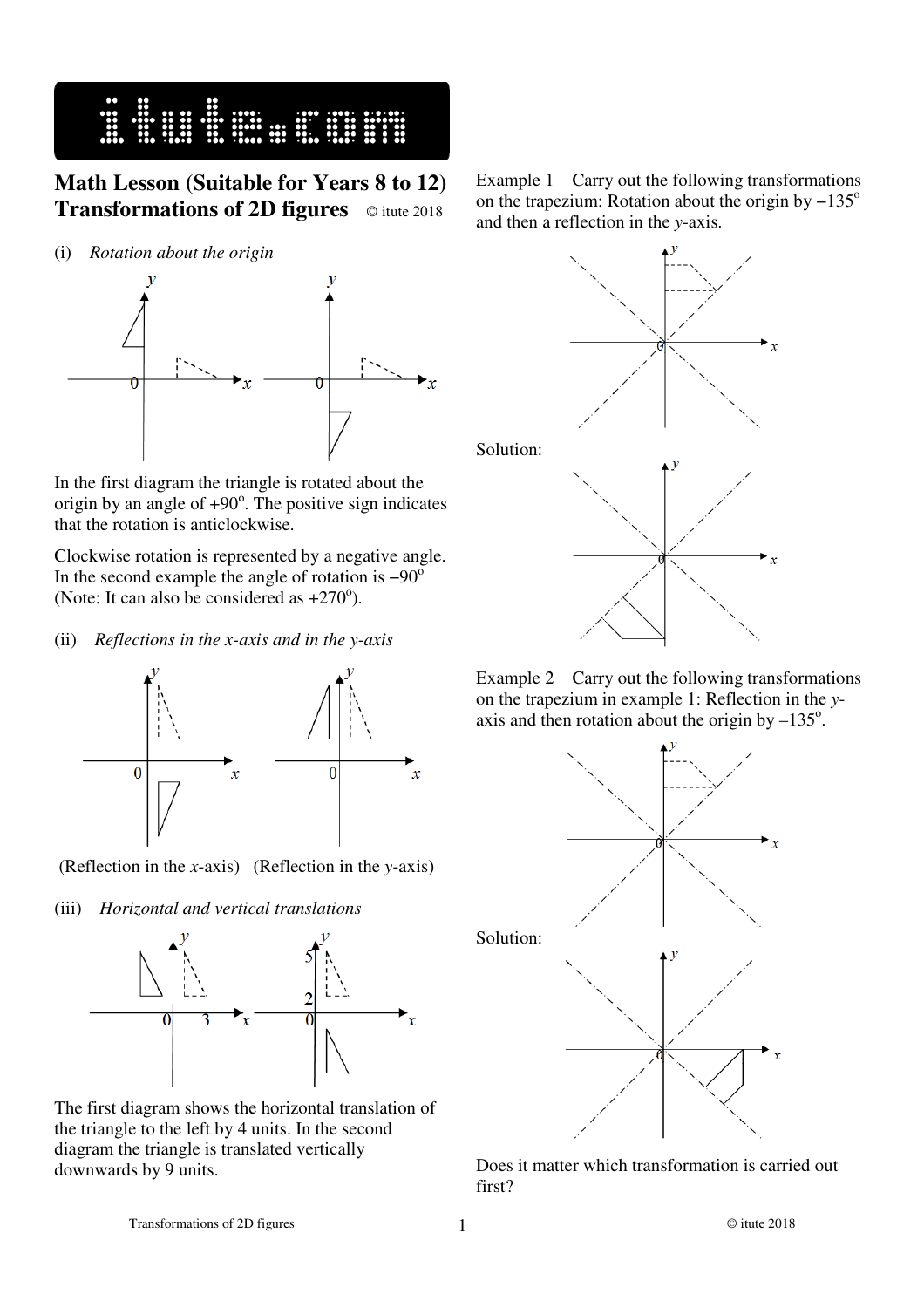16 Superintent

## (iv) *Horizontal and vertical dilations*

Dilation stretches or compresses a figure. It can be done horizontally or vertically. The extent of dilation is given by a dilation factor. If the horizontal dilation factor is 2, the figure is stretched so that its horizontal

measurement is doubled. If the dilation factor is 2  $\frac{1}{2}$ ,

the figure is compressed to half of the original size. The same applies to a vertical dilation.



(Horizontal dilation) (Vertical dilation)

8

 $\mathbf{x}$ 

Example 1 Dilate the triangle horizontally by a factor of 2.





 $\overline{2}$ 

 $\overline{0}$ 



Solution:

Solution:



Example 3 Dilate the rectangle horizontally by a factor of 2 and vertically by a factor of 3. By what factor does the area increase?



The area increases by a factor of  $2 \times 3 = 6$ .

Example 4 (a) Dilate the trapezium vertically by a factor of 2 and then rotate through an angle of  $+90^\circ$ about the origin. (b) Repeat the transformations in reverse order on the original trapezium.



Are the two results the same?

Transformations of 2D figures 2 © itute 2018